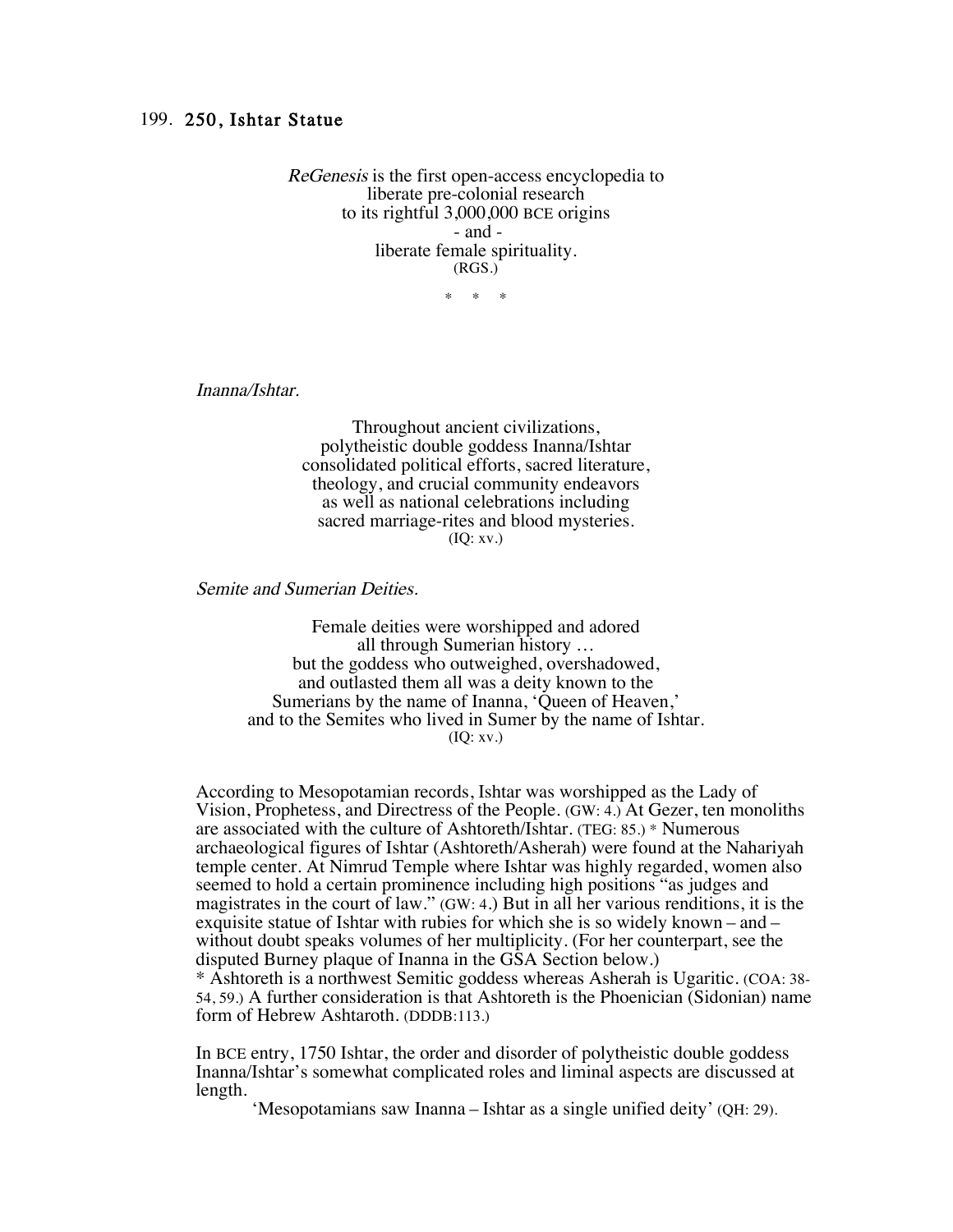Northern Sumerian goddess Inanna was fused together with her counterpart, southern Akkadian Ishtar. As throughout ancient civilizations, polytheistic double goddess Inanna/Ishtar consolidated political efforts, sacred literature, theology, and crucial community endeavors as well as national celebrations including sacred marriage – rites and blood mysteries (RGS: 1750, Ishtar). (RGS.)

Female deities were worshipped and adored all through Sumerian history … but the goddess who outweighed, overshadowed, and outlasted them all was a deity known to the Sumerians by the name of Inanna, 'Queen of Heaven,' and to the Semites who lived in Sumer by the name of Ishtar (IQ: xv; RGS).

Rivkah Harris says that Inanna – Ishtar was a liminal figure, embodying irreducible paradoxes: she was superhuman, androgynous, marginal and ambiguous. (II: 263-5.) As the antitheses of ambiguity incarnate and contradictions, this double goddess embodied a delicate balancing of order and disorder. (II: 267.) The inversions of boundaries between male – female, human – animal, life – death were freely and frequently transcended. Aspects of such anomalies including Kilili are demonstrated by Jacobsen's interpretation of the Burney plaque.

The Burney Relief portrays a winged goddess with "bird's claws, flanked by owls and standing on two lions couchant." (II: 272-3; FLANE: 1-11.)

Inanna as 'Lady Owl' who, when named Kilili, 'denotes the harlot who like the owl comes out at dusk.' …[Jacobsen] suggests that the Burney Relief may have 'served as a cult [culture] – relief at the house altar of an ancient bordello.' If so, and Jacobsen makes a convincing case, then the very depiction of the goddess breaks down the boundary between species, between the divine and the ornithic (II: 272-3; FLANE: 1-11).

The following remarks summarize boundary inversions relative to transvestite festival – celebrations that Harris says may have 'simulated the androgyny of Inanna – Ishtar.' (II: 277.)

> [These celebrations were] perhaps the inversions of the male/female binary opposition that thereby neutralized this opposition. By emulating their goddess who was both female and male, they shattered the boundary between the sexes. Thus at her festival time the full range of human emotions might be freely manifested without regard to the stereotypical notions of masculinity and femininity. The function of transvestism, as Eliade observed, was 'a coming out of one's self, a transcending of one's own historically controlled situation ... a paradoxical situation impossible to maintain in profane time, in an historical epoch, but which is important to reconstitute periodically in order to restore, if only for a brief moment, the initial completeness, the intact source of holiness and power.' The cultic personnel of the goddess in their costumes, words, and acts had but one goal: 'to delight Ishtar's heart, give themselves up to (otherwise) for[bidden] actions. Inanna – Ishtar cuts across socioeconomic and gender distinctions: 'Be it slave, unattached girl, [Ishtar] preserves her. Women and men indeed revere her' (II: 277).

Perhaps Clifford Geertz's words best explain her enormous and abiding popularity. 'The strange opacity of certain empirical events, the dumb senselessness of intense or inexorable pain, and the enigmatic unaccountability of gross inequity all raise the uncomfortable suspicion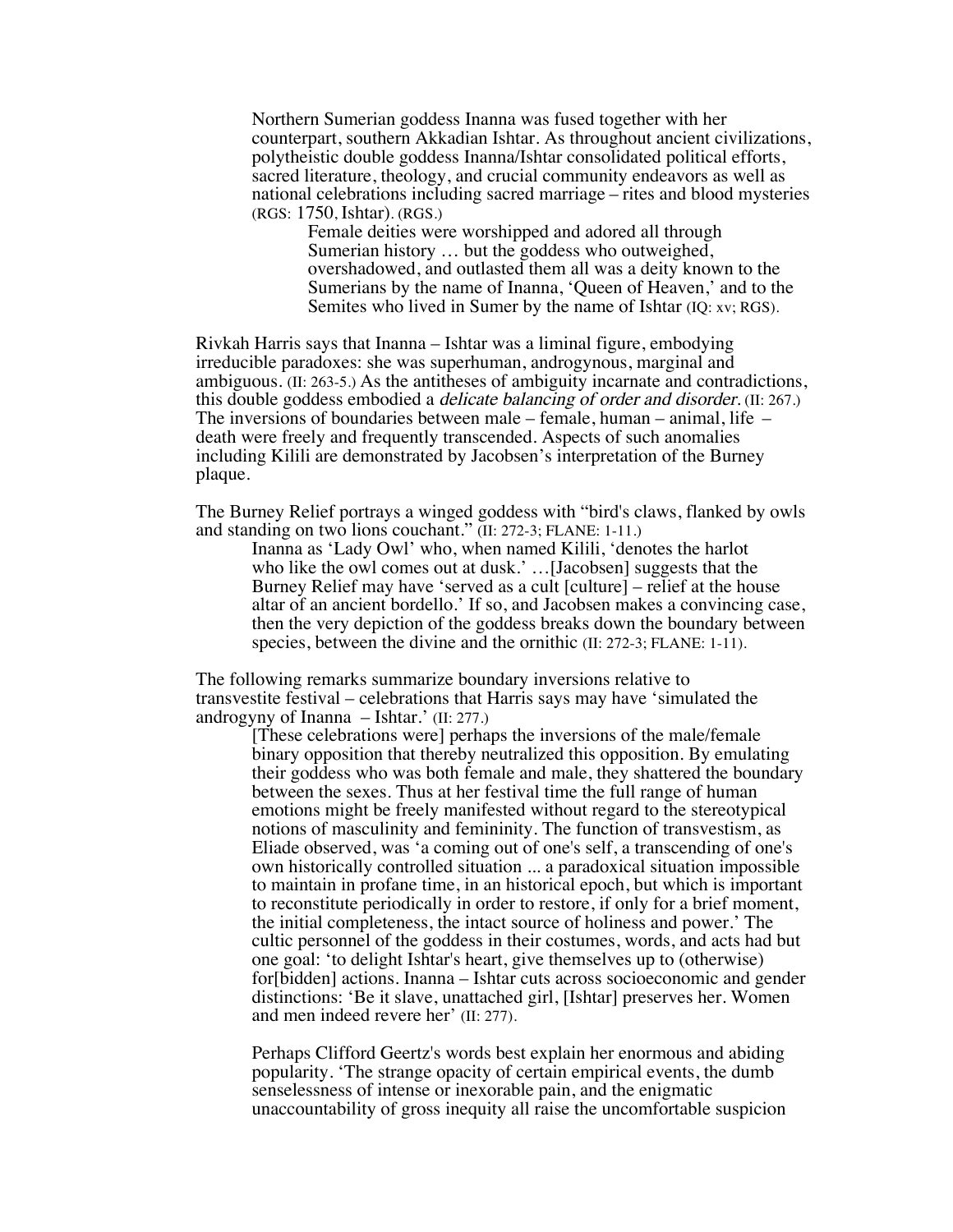that perhaps the world, and hence man's life in the world, has no genuine order at all – no empirical regularity, no ambiguities, puzzles and paradoxes in human experience.' (II: 278).

For research on alternative gender identities and rituals of Inanna/Ishtar devotees: Frymer-Kensky, Tikva Simone. In the Wake of the Goddesses: Women, Culture, and the Biblical Transformation of Pagan Myth. New York, NY: Free

Press, 1992. 45-57. (WOTG.)

- Harris, Rivkah. "Inanna Ishtar as Paradox and a Coincidence of Opposites." The History of Religions 30.3 (Feb. 1991): 261-278. (II.)
- Roscoe, Will. "Priests of the Goddess: Gender Transgression in Ancient Religion." History of Religions 35.3 (Feb. 1996): 195-230. (POG.)

Taylor, Patrick. "The Gala and the Gallos." Anatolian Interfaces: Hittites, Greeks, and Their Neighbours: Proceedings of an International Conference on Cross-Cultural Interaction, September 17-19, 2004, Emory University, GA. Eds. Billie Jean Collins, Mary R. Bachvarova, and Ian Rutherford. Oxford, England: Oxbow Books, 2008. 173-180. (GATG.)

Given Roscoe's unique cross – cultural focus, gender – variant subject expertise and extensive notes, also recommend "Priests of the Goddess" (POG) for further research of: the rites and rituals of Galli priests (tertium genus) of Cybele (neo-Hittite Kubaba/Phrygian Matar Kubileya [or Kubeleya] (198) and Attis: Corybantes and Curetes (202); eunuch priests of Artemis at Ephesus (217); Semitic Qedesh, pl. Qedeshim (217-218); the Des-Demeter veneration (217); Caria Eunuchs (217); Indian Hijra (197); plus the Berdaches nascent priests of the North American Oikumene, Lakota, and Pueblo tribes. (223-224.) (POG.)

For Re-Genesis research on Ishtar: 1750, Hammurabian Dynasty, Babylon, Ishtar, and Inanna; 1750, Ishtar; and 630-620, Goddess Kore, Izmir Turkey. (RGS.)

IMAGE: TRANSLATION OF ISHTAR WITH RUBIES. PHOTO: GSA DESCRIPTION: TRANSLATION OF ALABASTER STATUE OF ISHTAR WITH RUBIES, c. 250 BCE. SLIDE LOCATION NEAR EAST, SHEET 4, ROW 4, SLEEVE 2, SLIDE #36, c. 250 BCE. CU\_NEA\_S4\_R4\_SL2\_S36.jpg SHOT ON LOCATION: MUSÉE DU LOUVRE: PARIS, FRANCE. (FURTHER INFORMATION PENDING, INCLUDING THE ORIGIN OF THE ISHTAR STATUE.) NOTE 1: IN ALL OF ISHTAR'S VARIOUS RENDITIONS, IT IS THIS EXQUISITE STATUE OF ISHTAR WITH RUBIES FOR WHICH SHE IS SO WIDELY KNOWN –AND – WITHOUT DOUBT SPEAKS VOLUMES OF HER MULTIPLICITY (RGS). NOTE 2: FIELDWORK PROJECT 1980-1989. IMAGE: EXQUISITE ALABASTER STATUE OF ISHTAR WITH RUBIES. PHOTO: GSA DESCRIPTION: ALABASTER STATUE OF ISHTAR WITH RUBIES, c. 250 BCE. SLIDE LOCATION NEAR EAST, SHEET 4, ROW 4, SLEEVE 2, SLIDE #36, c. 250 BCE. CU\_NEA\_S4\_R4\_SL2\_S36.jpg SHOT ON LOCATION: MUSÉE DU LOUVRE: PARIS, FRANCE. (FURTHER INFORMATION PENDING, INCLUDING THE ORIGIN OF THE ISHTAR STATUE.) NOTE 1: IN ALL OF ISHTAR'S VARIOUS RENDITIONS, IT IS THIS EXQUISITE STATUE OF ISHTAR WITH RUBIES FOR WHICH SHE IS SO WIDELY KNOWN –AND – WITHOUT

IMAGE: EXQUISITE ALABASTER STATUE OF ISHTAR WITH RUBIES.

DOUBT SPEAKS VOLUMES OF HER MULTIPLICITY (RGS).

NOTE 2: FIELDWORK PROJECT 1980-1989.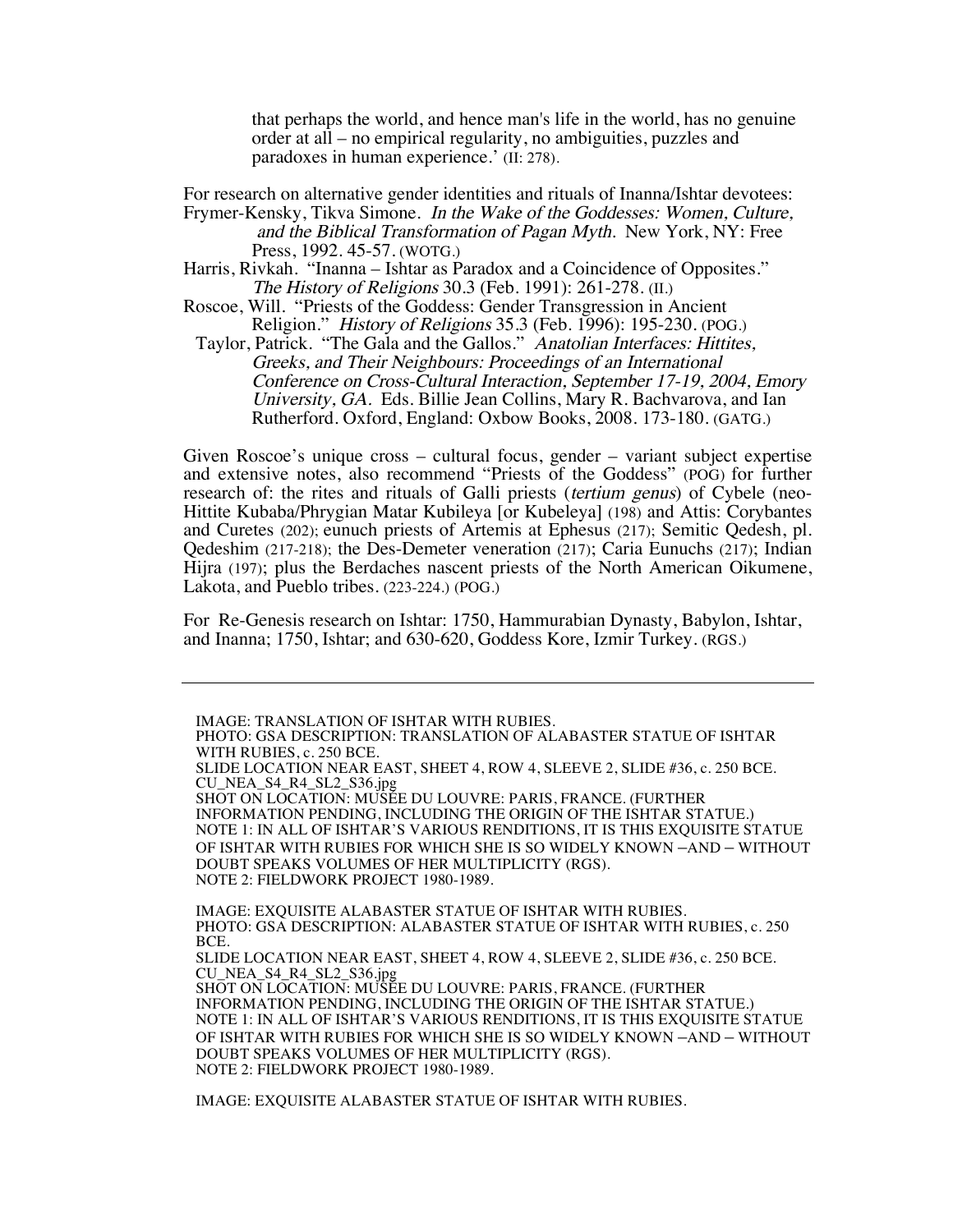PHOTO: GSA DESCRIPTION: ALABASTER STATUE OF ISHTAR WITH RUBIES, c. 250 BCE.

SLIDE LOCATION NEAR EAST, SHEET 4, ROW 4, SLEEVE 3, SLIDE #24A, c. 250 BCE. CU\_NEA\_S4\_R4\_SL3\_S24E.jpg

SHOT ON LOCATION: MUSÉE DU LOUVRE: PARIS, FRANCE. (FURTHER INFORMATION PENDING, INCLUDING THE ORIGIN OF THE ISHTAR STATUE.) NOTE 1: IN ALL OF ISHTAR'S VARIOUS RENDITIONS, IT IS THIS EXQUISITE STATUE OF ISHTAR WITH RUBIES FOR WHICH SHE IS SO WIDELY KNOWN –AND – WITHOUT DOUBT SPEAKS VOLUMES OF HER MULTIPLICITY (RGS). NOTE 2: FIELDWORK PROJECT 1980-1989.

IMAGE: WINGED HUMAN – HEADED BULL: NEO–ASSYRIAN NIMRUD TEMPLE. PHOTO: © GSA. DESCRIPTION: WINGED HUMAN – HEADED BULL, FROM NORTH– WEST TEMPLE OF ISHTAR AND ASHURNASIRPAL II AT NEO–ASSYRIAN NIMRUD TEMPLE, (MODERN IRAQ).

SLIDE LOCATION NEAR EAST, SHEET 9, ROW 2, SLEEVE 5, SLIDE #28, 865 BCE. CU\_NEA\_S9\_R2\_SL5\_S28.jpg

SHOT ON LOCATION: BRITISH MUSEUM, LONDON ENGLAND.

NOTE 1: ARCHAEOLOGICAL RECORDS OF NIMRUD TEMPLE, WHERE ISHTAR WAS WORSHIPPED, REVEALED THAT WOMEN SERVED AS JUDGES AND MAGISTRATES IN THE COURT OF LAW (GW: 4; RGS). NOTE 2: FIELDWORK PROJECT: 1992.

IMAGE: TREE – OF – LIFE AND SPREAD EAGLE (ANZU?): NIMRUD, ASSYRIA. PHOTO: © GSA. DESCRIPTION ASSYRIAN (MODERN IRAQ) TREE – OF – LIFE WITH PROTECTIVE WINGED SUN DISK AND SPREAD EAGLE (ANZU) OR GENII OVERHEAD, NIMRUD NORTH PALACE.

SLIDE LOCATION NEAR EAST, SHEET 9B, ROW 2, SLEEVE 5, SLIDE #20, BCE. CU\_NEA\_S9B\_R2\_SL5\_S20.jpg

SHOT ON LOCATION: BRITISH MUSEUM: LONDON, ENGLAND. NOTE 1:

> ASHERAH'S ICONOGRAPHY IS ALL FORMS OF THE TREE MANIFESTED IN RITUAL GROVES, TREES, MAY POLES, TEMPLE PILLARS, PRIMEVAL FORESTS, AND GODDESS PILLAR FIGURES WITH FULL NOURISHING BREASTS (AMST: 42-44; AH: 398; COA; APL; RGS).

NOTE 2: "WAS THE STORY OF THE DENIAL OF THE TREE – OF – LIFE TO HUMANS IN GEN 3:24 A PROHIBITION OF WORSHIP OF THE GODDESS ASHERAH? IT IS SUGGESTED THAT AN AFFIRMATIVE ANSWER MAY RESPECTABLY BE GIVEN (ATLM)." (SOURCE: RGS)

NOTE 3: ASHERIM, \* ICONOGRAPHICAL REPRESENTATIONS OF ASHERAH. NOTE 4: \* FOR FURTHER INTERPRETATIONS OF THE ASHERIM, SEE AH: 385-408, PLUS 1 KINGS 15:13 AND 2 KINGS 21:7.) NOTE 5: FIELDWORK PROJECT 1998-2002.

IMAGE: WHITE OBELISK FROM ISHTAR'S NINEVEH TEMPLE. PHOTO: © GSA. DESCRIPTION: WHITE OBELISK FROM ISHTAR'S NINEVEH TEMPLE. SLIDE LOCATION NEAR EAST, SHEET 10, ROW 2, SLEEVE 3, SLIDE #20, 1050-1032 BCE. CU\_NEA\_S10\_R2\_SL3\_S20.jpg SHOT ON LOCATION: BRITISH MUSEUM, LONDON ENGLAND. NOTE 1: FIELDWORK PROJECT: 1992.

IMAGE: ISHTAR, MESOPOTAMIA. PHOTO: © GSA. DESCRIPTION: ISHTAR HOLDING HER BREASTS IN THE CLASSIC ISHTAR POSE. SLIDE LOCATION NEAR EAST, SHEET 6, ROW 2, SLEEVE 3, SLIDE #32E, 2000 BCE. CU\_NEA\_S6\_R2\_SL3\_S32E.jpg SHOT ON LOCATION: MUSÉE DU LOUVRE: PARIS, FRANCE. NOTE 1: "THE PATRON DEITY OF THE EYE TEMPLE COMPLEX WAS ISHTAR [OR ESH-TAR], PREVIOUSLY KNOWN AS INANNA (TEG: 25; RGS)." NOTE 2: "FEMALE CLAY FIGURES WITH THEIR HANDS RAISED TO THEIR BREAST RESEMBLE IDOLS [ICONS] OF THE MOTHER GODDESS WHICH WERE LATER WIDELY DISSEMINATED IN THE NEAR EAST (ROTGG: 23)." NOTE 3: FIELDWORK PROJECT: 1980'S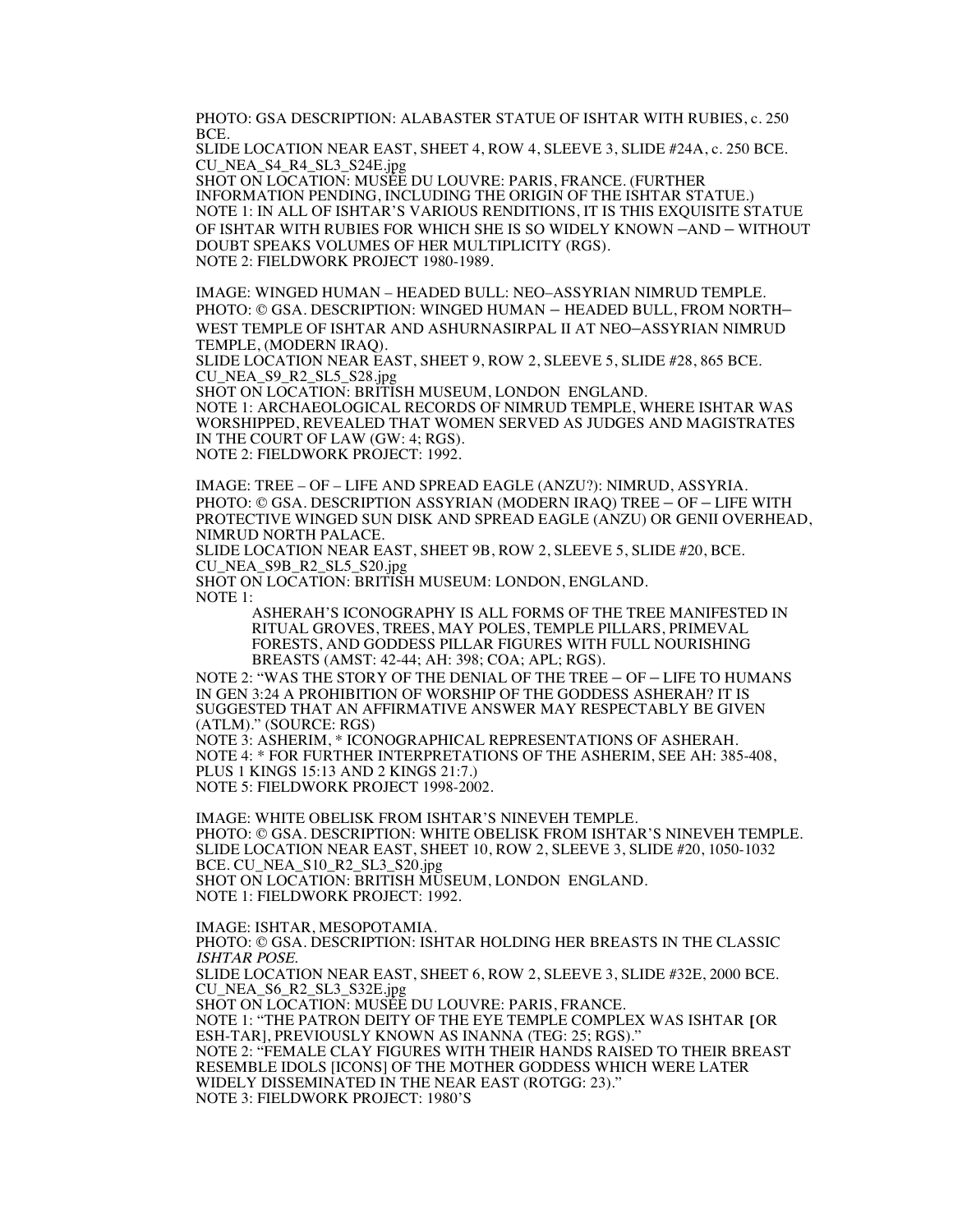IMAGE: INANNA WITH LIONS: BURNEY RELIEF.

PHOTO: © GSA. DESCRIPTION: WINGED INANNA WITH CROWN OF HORNS AND TALON FEET STANDING ON TWO LIONS AND FLANKED BY OWLS. BURNEY RELIEF. SLIDE LOCATION NEAR EAST, SHEET 6, ROW 1, SLEEVE 4, SLIDE #16cE, c. 2000. CU\_NEA\_S6\_R1\_SL4\_S16cE.jpg

SHOT ON LOCATION, BRITISH MUSEUM: LONDON, ENGLAND. (II: 272-3; FLANE: 1- 11.)

NOTE 1: D. COHEN SUGGESTS THAT INANNA'S NAMES INCLUDE: ERESHKIGAL, ISHTAR, LILITH, OR LILITU. (SOURCE: 4-20-04 CORRESPONDENCES.) NOTE 2: ISHTAR'S COUNTERPART IS INANNA AND THE DISPUTED BURNEY RELIEF IS INANNA'S SIGNATURE STATUE (RGS).

NOTE 3: ACCORDING TO HARRIS, INANNA – ISHTAR WAS A LIMINAL FIGURE, EMBODYING IRREDUCIBLE PARADOXES: SHE WAS SUPERHUMAN, ANDROGYNOUS, MARGINAL AND AMBIGUOUS. (II: 263-5.) NOTE 4: FIELDWORK PROJECT 1986. PHOTO NOTE: REMOVE LEFT LIGHTS, CHRISI KARVONIDES' TEAM.

IMAGE: WOMAN WITH TURBAN FROM ISHTAR'S GATE: MARI, MESOPOTAMIA. PHOTO: © GSA. DESCRIPTION WOMAN WITH TURBAN FROM ISHTAR'S GATE AT MARI, MESOPOTAMIA.

SLIDE LOCATION NEAR EAST, SHEET 11, ROW 4, SLEEVE 5, SLIDE #29, 2500-2400 BCE.

CU\_NEA\_S11\_R4\_SL5\_S29jpg

SHOT ON LOCATION: MUSÉE DU LOUVRE: PARIS, FRANCE. NOTE 1: FIELDWORK PROJECT: 1980'S

IMAGE: THE ISHTAR GATE: BABYLON. PHOTO GSA DESCRIPTION: THE BABYLONIAN GATE OF ISHTAR INCLUDING WILD BOVINE, LIONS, AND DRAGONS. SLIDE LOCATION NEAR EAST, SHEET 6A, ROW 2, SLEEVE 1, SLIDE #89, 575 BCE. CU\_NEA\_S6A\_R2\_SL1\_S89.jpg LOCATION: PERGAMON MUSEUM: BERLIN, GERMANY. NOTE 1: VARIOUS ASPECTS/EXHIBITS OF THE ISHTAR GATE ARE LOCATED IN GERMANY, ISTANBUL, LONDON, NEW YORK, BOSTON, YALE, RHODE ISLAND, CHICAGO, DETROIT, ETC. NOTE 2: FIELDWORK PROJECT. PHOTO NOTE: ILLUSTRATOR, CHRISI KARVONIDES. PHOTO NOTE: © BIBLICAL ARCHAEOLOGY SOCIETY (1993). PHOTO NOTE: ILLUSTRATION TBD, CHRISI KARVONIDES' TEAM.

IMAGE: ISHTAR, QUEEN OF HEAVEN AND EARTH: OLD BABYLONIA. PHOTO GSA DESCRIPTION: ISHTAR, QUEEN OF HEAVEN AND EARTH. SLIDE LOCATION NEAR EAST, SHEET, 10, ROW 4, SLEEVE 3, SLIDE #36, BCE. CU\_NEA\_S10\_R4\_SL3\_S36.jpg LOCATION: OLD BABYLONIA. PHOTO NOTE: © BIBLICAL ARCHAEOLOGY SOCIETY (1993). PHOTO NOTE: ILLUSTRATION TBD, CHRISI KARVONIDES' TEAM.

IMAGE: WINGED ISHTAR: KARAHOÖYÜK, (ANATOLIA) TURKEY. PHOTO: © GSA. DESCRIPTION: QUEEN OF HEAVEN AND EARTH ISHTAR WITH WINGS, HORNED HEADDRESS, AND RAISED ARMS IN KA POSTURE. (ACI: 221.) KARAHÖYÜK, (ANATOLIA) TURKEY. SLIDE LOCATION TURKEY, SHEET 74, ROW 1, SLEEVE 2, SLIDE #972, BCE. CO\_TUR\_S74\_R1\_SL2\_S972 SHOT ON LOCATION: KONYA MUSEUM: KONYA, TURKEY. NOTE 1: FIELDWORK PROJECT 1989. PHOTO NOTE: ILLUSTRATOR, CHRISI KARVONIDES.

IMAGE: SEATED ISHTAR. PHOTO GSA DESCRIPTION: SEATED ISHTAR. SLIDE LOCATION NEAR EAST, SHEET 6A, ROW 2, SLEEVE 3, SLIDE #21, BCE. CU\_NEA\_S6A\_R2\_SL3\_S21.jpg LOCATION: NORTHWESTER SEMITIC AREA.